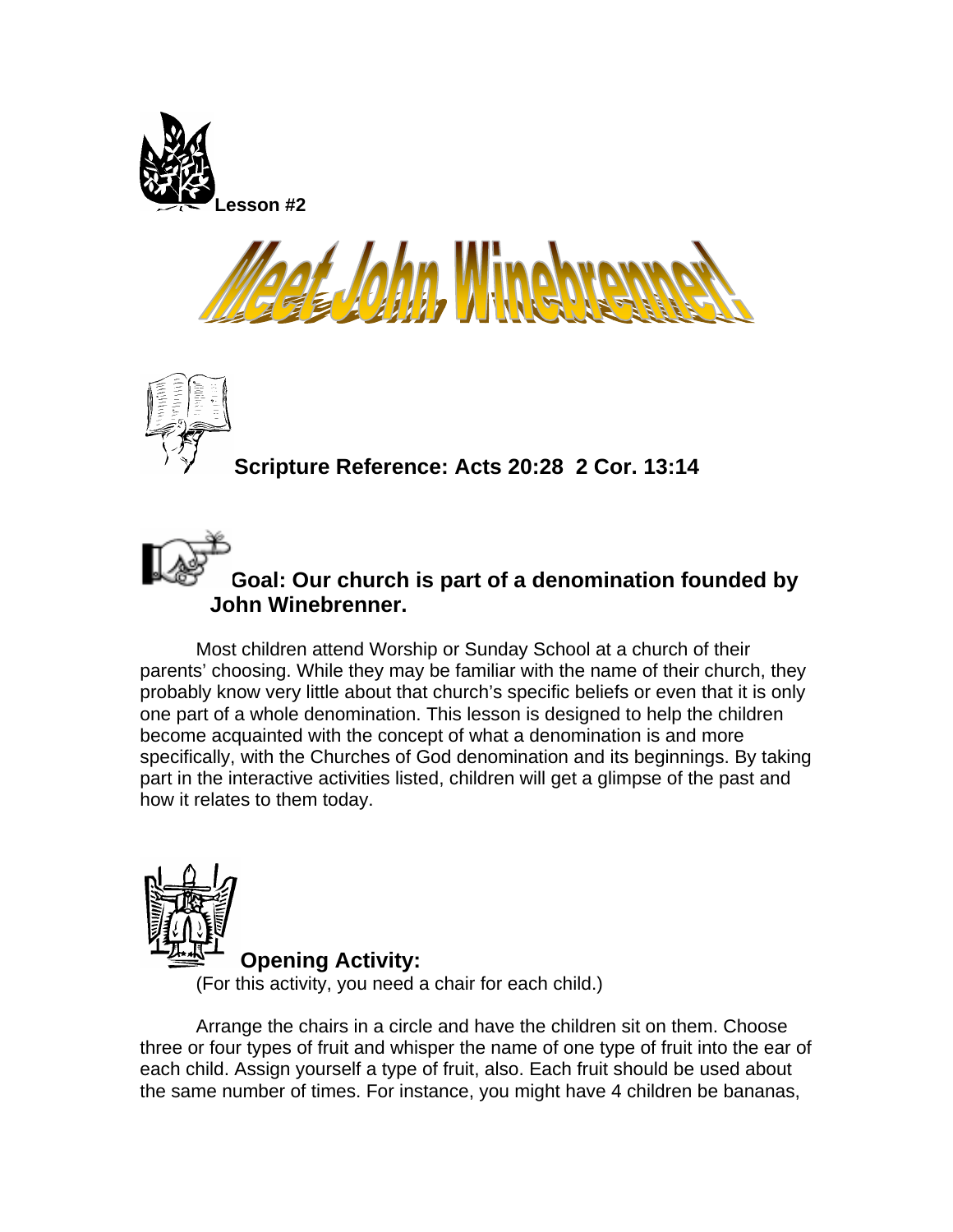4 others apples, 3 grapes, and 3 pears. Begin by standing in the middle of the circle. Explain that you are going to play a game called "Upset the Fruit Basket!" You will call out the name of a fruit. Everyone who is that type of fruit must trade places. At the same time you will try to take one of their places, leaving someone else standing in the middle to call the name of another fruit. Instead of just calling out one type of fruit, a person may call out 2 kinds or may say, "Upset the Fruit Basket!" at which time everyone must switch places.

Play the game for about 10 minutes, then ask: **How did it feel to be the person left standing in the middle, to be "locked out" of a seat? Most of us didn't like being in the middle. It made us feel singled out – not a part of the whole. Today we're going to meet a visitor from the past who experienced that same feeling first hand. He may not have been "locked out" of a seat like we were, but he was "locked out" of his church.** 



## **Bible Experience:**

(This activity consists of a monologue portrayal of John Winebrenner, the founder of our denomination. You may dress in character and present the monologue yourself using the script provided below, find someone else who would be willing to do so.

If someone is dressing in character, you will need clothing similar to what a man would have worn during the 1800's.

(If you are dressing for the part, you may wish to arrange ahead of time for another adult to stay with your class while you get into costume.)

Gather the children together in front of the area from which the monologue will be presented.

## **Script\***

*Come into the room dressed in 1800's period clothing. Stand in front of the children as you address them.* 

**Good morning. My name is John Winebrenner. I come to you this morning in the name of Jesus, to tell you a little bit about myself and about some new churches I started. I am a minister of the Gospel. I spend my days telling other people how much Jesus loves them and how He wants them to stop sinning and live according to the Bible. However, I must warn you, not everyone has always agreed with what I've said and done. I'm also known to be rather long-winded, but seeing how you are of a young nature, I promise not to go beyond my time limit this day.**

**I was born on March 25, 1797 in a log house in Frederick County, Maryland. My parents, Philip and Eve Winebrenner, had a total of six children; I was number five. We spoke mainly English and some German in the home**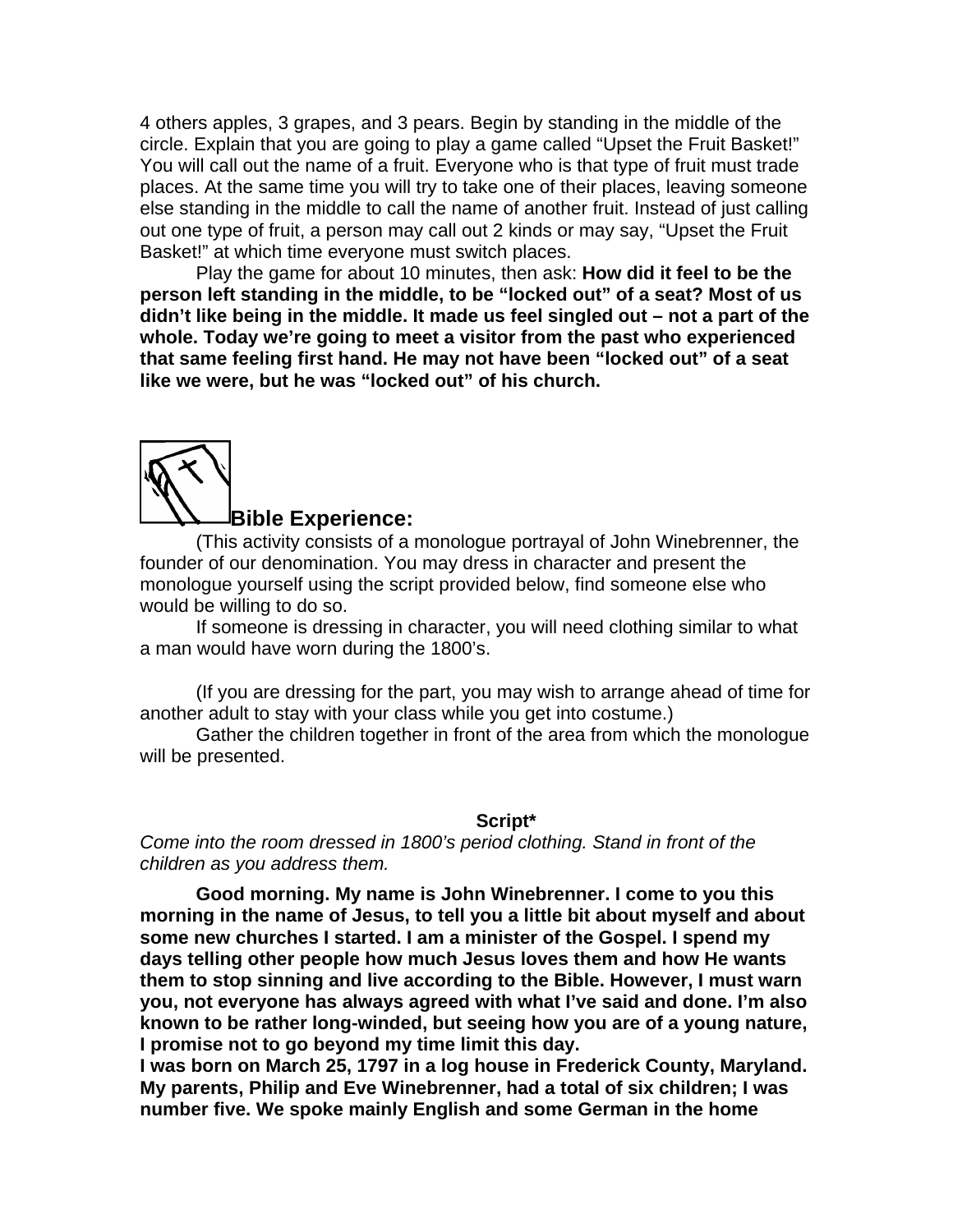**where I grew up. My family attended a church called the German Reformed Church, but my mother was the main one who taught me about God. Even as a child, I knew I wanted to be a minister. I used to preach to my friends, and if none of them were willing to listen, I would go out into the forests and preach to the trees.** 

**Growing up in the country, I attended a country schoolhouse until I was old enough to be sent into the town of Frederick to the academy. An academy would be similar to what you call a high school. When I had graduated from the academy, I went away to Dickinson College in Carlisle, Pennsylvania. My mother was pleased that I was going to become a minister. My father was not. He wanted me to be a doctor or a lawyer or a storeowner. Perhaps he felt I would spend my life as a minister being poor because they were not paid very much money. Money was not of great importance to me. I only wanted to do what I knew** *God* **wanted me to do. I never did finish college, but I was able to work alongside another minister who trained me. Before long, I was assigned to my first church. Actually, my first church or pastorate was four churches. Some of the churches I would preach at two Sundays each month, while others I would only speak at one Sunday each month. One of the churches was known as the Salem Reformed Church in Harrisburg, Pennsylvania. It was this church that had a hand in me starting the Churches of God denomination of which your church is a part.** 

**I worked really hard at my four churches. I started Sunday School classes. I taught the people how important it was to pray and to tell others about Jesus. I even helped to build a new church building for the Salem Church. I served God with all my heart, and with all my soul, and with all my strength.** 

**As I mentioned earlier, however, not everyone agreed with what I said and did. One Sunday when I arrived at the Salem Church to preach, I noticed several people standing outside. When I tried to open the door, I understood why they were standing there. The door was locked! The people who didn't like my way of preaching and teaching were inside the church. They locked the door to keep me (and anyone who happened to agree with me) from entering. We had been locked out of our own church! Can you imagine?!** 

**They thought they would discourage us and force us to do things their way. But that wasn't the way** *God* **told me to do things. I walked to the banks of the Susquehanna River, followed by all the others who had been locked out. There we had our own worship service. We decided we would start a new church, a church like those talked about in the book of Acts in the Bible, the church of God. In fact, we wouldn't just start one new church but hundreds, even thousands, across the whole United States, and we would call them all Churches of God. Yours was one of those churches.** 

**I guess the lesson I hope you all learned today, in addition to learning a little about how your church got its start, is that we need to listen**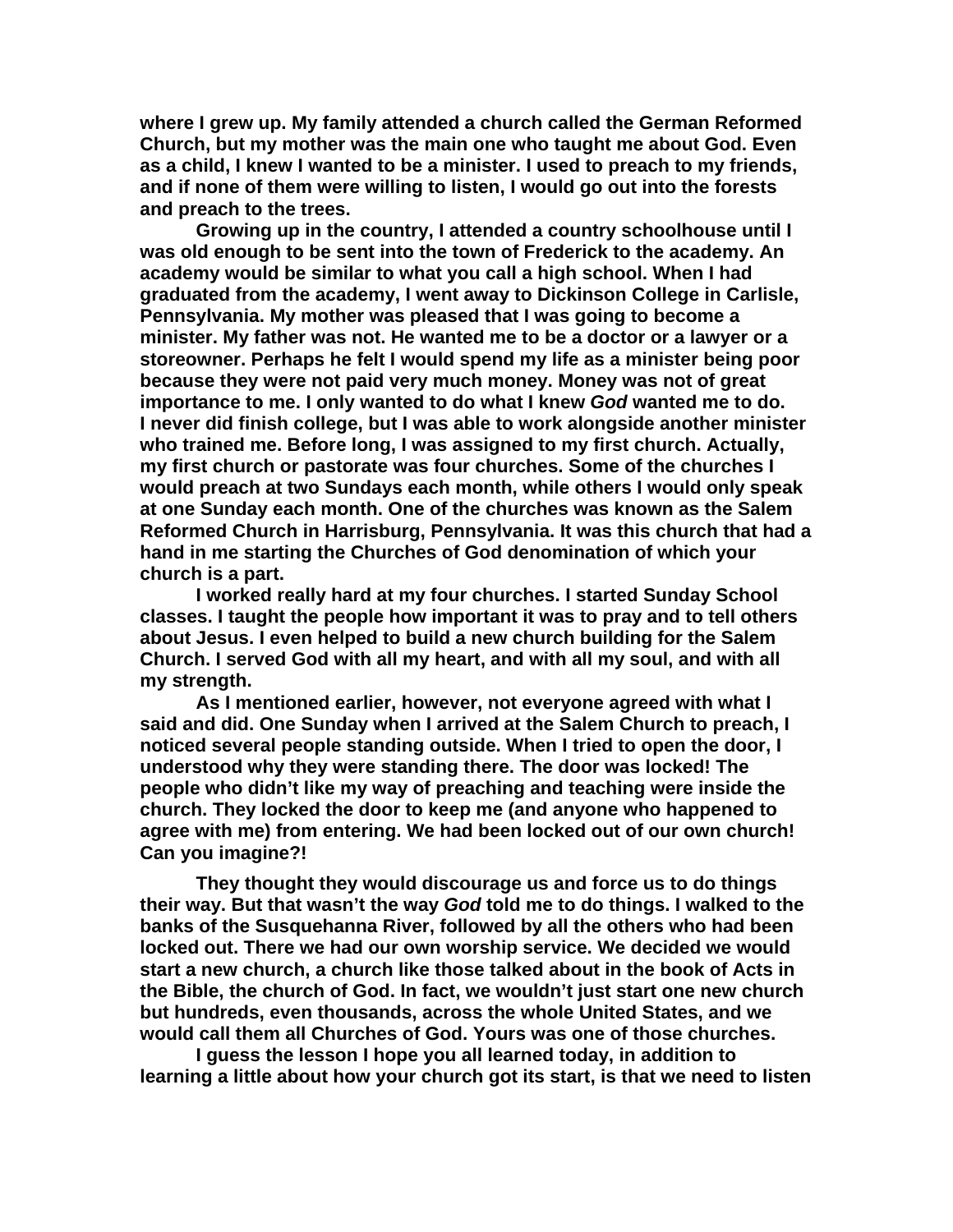**to God first. Others may give us advice on what to do or how to do it, but we need to do what God tells us to do. He is perfect, and He knows best.** 

**It seems I've reached my time limit, so I will bid you farewell. In the words of the great missionary Paul, "May the grace of the Lord Jesus Christ, and the love of God, and the fellowship of the Holy Spirit be with you all." (2 Cor. 13:14 NIV)** *Walk out of the room.* 



**Life Application:** 

(For this activity, you will need a simple puzzle or map of the United States, a small amount of poster putty, colorful pushpins, and a copy of the attached paper containing the list of states currently having Churches of God.

If using a puzzle, you may put it together ahead of time or allow the students to put it together in class.)

Say: **John Winebrenner helped to start many new churches across the United States. What name did he give to all those churches? What is the name of our church? All the churches John Winebrenner started joined together to form a denomination. A denomination is a group of churches that believe the same things about God. Our church is a part of the denomination started by Winebrenner; the denomination's official name is Churches of God, General Conference. Let's see which states currently have Churches of God in them.** 

Lay out the map or puzzle of the United States and the sheet of paper with the state names listed. Allow the children to each choose a state name. Help the children to locate the individual states. Have them place a small ball of putty on each of those states on the map and gently stick a pushpin in the putty/dough, being careful not to push it all the way through to the map or puzzle. Continue until all the states on the list have been located.

Say: **John Winebrenner had a dream of starting new churches across the United States. By looking at our map, we can see his dream came true. Though Winebrenner died in 1860, his dream continues to live on. New Churches of God are being started each year throughout the United States and even in some other countries. We'll learn about those in a future lesson.** 

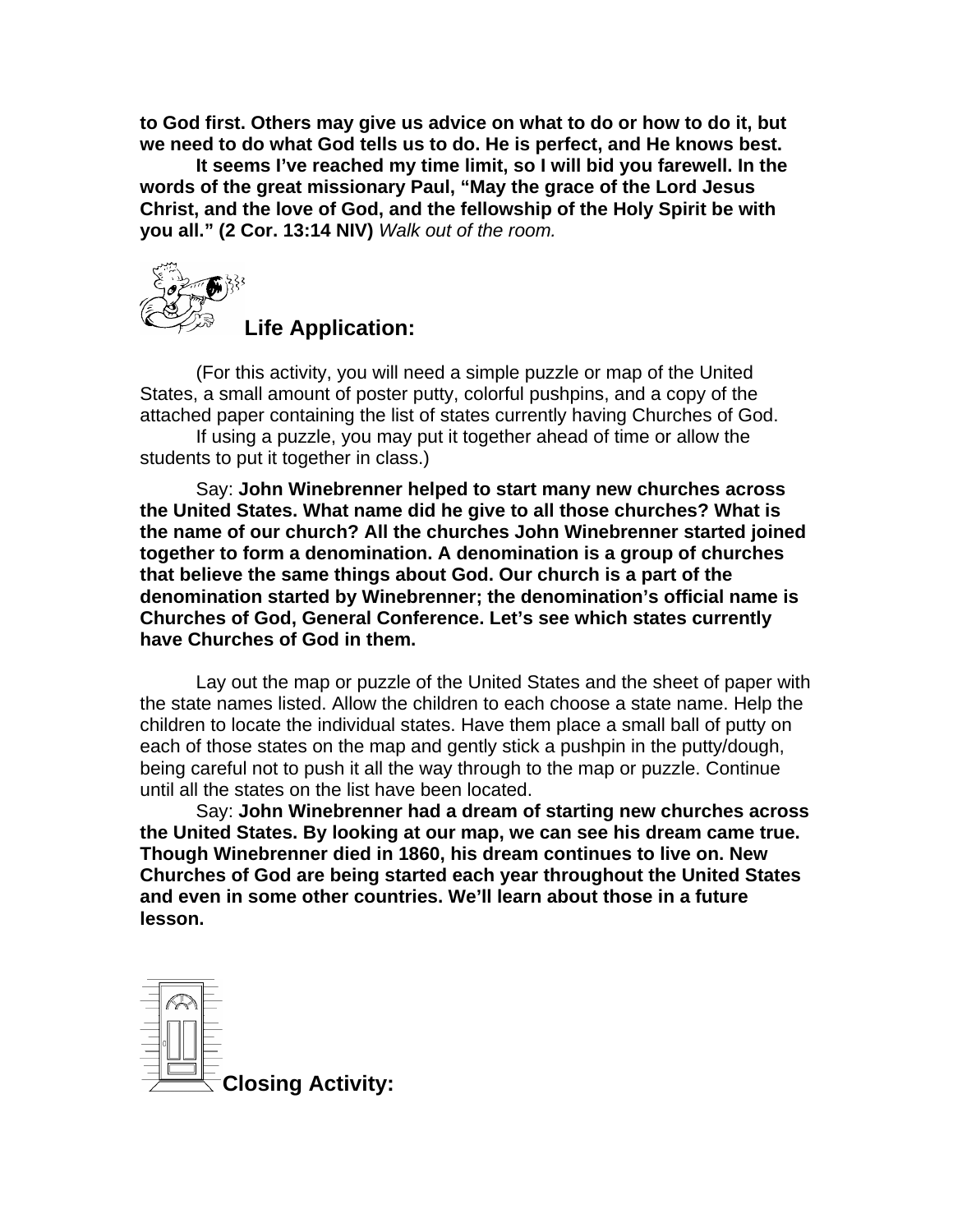(For this activity, you will need notebook paper, pencils, a sheet of white construction paper, a sheet of black construction paper, a black marker, and poster putty.

Ahead of time, cut the white construction paper a little smaller than the black, mounting the white paper on the black to create a framed effect. On the white paper, write the caption "Dear John." Post this in plain view on the wall of your classroom.)

Say: **John Winebrenner was a dreamer, but he also was a brave man, a man who trusted God. He was willing to do whatever God asked him to do, even if other people didn't agree with him. Have you ever had to take a stand for what you believe in? What happened? It sounds like many of you have learned to trust God much like John Winebrenner did. We know the John Winebrenner we met earlier in our lesson was just someone dressed up portraying him because the real John Winebrenner died over 140 years ago. But if you could write him a letter today, what would you say to him or ask him? We're going to do that right now.** 

Have the children write "Dear John" letters, either expressing thanks for what he did or posing any questions they would like to ask him. When finished, hang these letters on the wall around the "Dear John" sign. Conclude by saying: **Today we learned about the man who started our denomination. Next Sunday we'll discover what our denomination believes about the Bible.** 

## **\*Resources used:**

Kern, Richard, John Winebrenner: 19th Century Reformer, Harrisburg, PA: Central Publishing House, 1974.